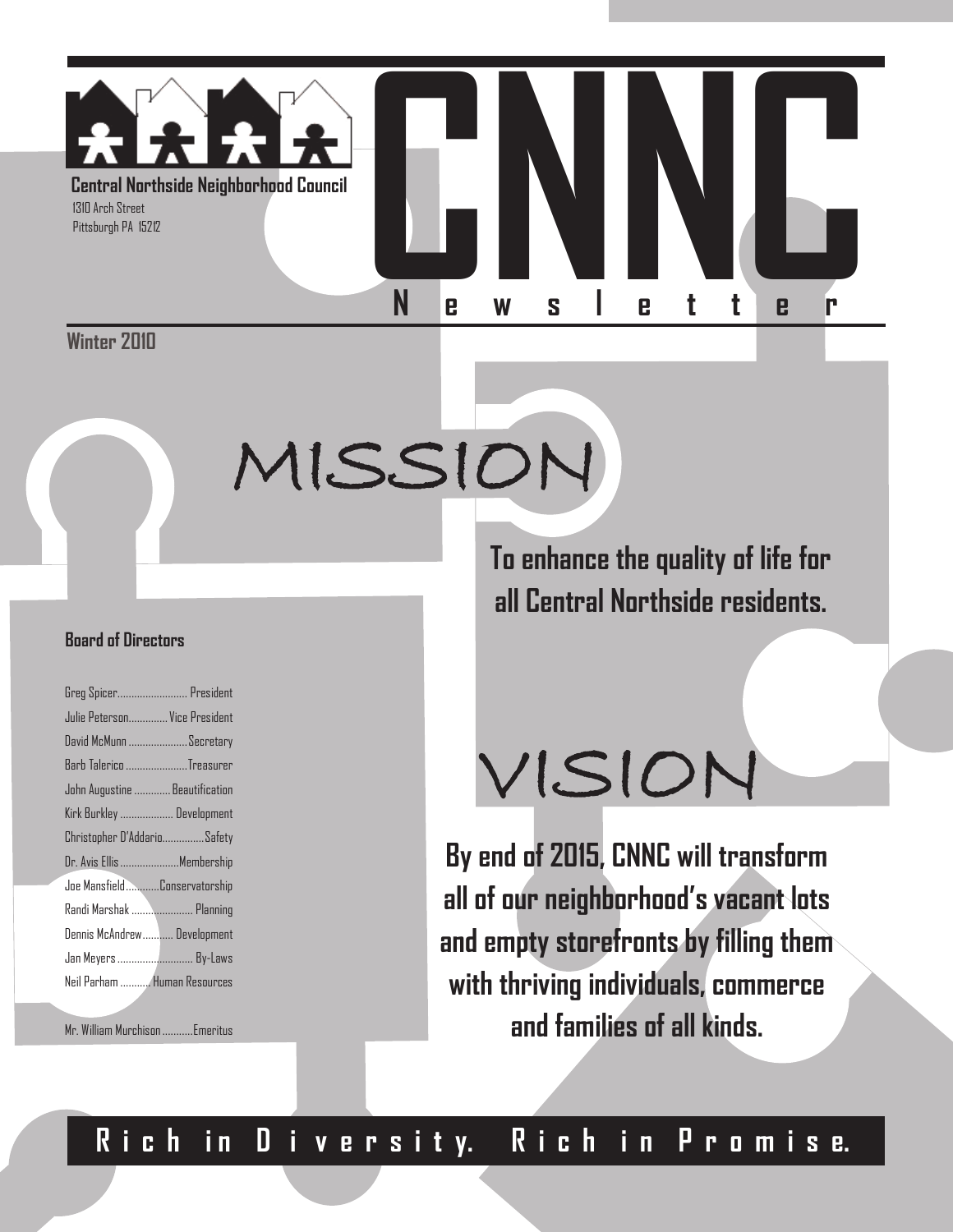

#### **Notes from the Future: The Neighborhood that YOU Built**

 $\overline{\phantom{a}}$ n my last message, I talked about our proposed new vision statement for the CNNC—filling all of our neighborhood's empty lots and vacant buildings with thriving individuals and families and commerce of all kinds. This statement is, in my opinion, a kind of "call to arms" for our neighborhood; a way to tap the potential of what was once lost for what might yet be. What is visionary about this statement and what I find most inspiring is not the prospect of the physical repopulation of the neighborhood or the thought of many gardens, urban "farmetts" and common green spaces or the return of "walk to work" jobs and thriving, neighborhood based commerce. Those are all great things to "vision" about, of course. But what I find so visionary about this statement is that it focuses our attention on what we—all of us—can and WILL do. In a word, this statement is not so much about repopulation and renaissance as it is about the EMPOWERMENT of all Central Northsiders. Think this proposed vision can't be realized?

Remember what upper Federal Street looked like just two years ago or what the corner of East Federal and North looked like last winter? Remember what the corner of Jacksonia and Buena Vista looked like before Beleza and now the Buena Vista Coffee Shop? How about Mechanic's retreat park a few years before that? How about the now nearly bricked sidewalks aside the community gardens or the mural on the Garden Theater Block or the now thriving row of artist residences on Samponia or the beautifully restored Widow's Home or the new street trees planted throughout the Mexican War Streets and beyond or the new mini-gardens in the Commons stewarded by residents? I didn't do these things, YOU did.

In nearly every instance it was your neighbors—on their own or banded together—who were instrumental in these seemingly isolated but ultimately transformative steps toward a better neighborhood.

And this all is not limited to our built environment. While you were doing all of that, you were building a better community by significantly reducing crime through supporting the camera initiative, working towards closing nuisance establishment, looking out for your neighbors and your block. You were attending community meetings and giving your input so that our community plan [often cited as a model in meetings with government and non-governmental agencies] could serve as a detailed description of the community's hopes and concerns.

What is next as we move forward together? Will it be better schools IN our neighborhood or better quality housing for ALL residents or even safer streets or restoration of our "other" long-neglected business district on Brighton Road or more beautification of our common spaces and better lighting at night or growing more food in our neighborhood or constructing new housing beyond Federal Hill or more recreational, educational and artistic activities embedded in our community's everyday life?

To be sure, we can do all of these things and more. But one thing is certain; YOU will do these things. This will be, after all, the neighborhood that YOU built. Greg Spicer

President, CNNC Board of Directors

#### **MWSS/CNNC Newsletter News**

At their annual January retreat, The Mexican War Streets Society agreed in principle to move forward with plans to include the War Streets Journal into an expanded CNNC bi-monthly newsletter. Members of

each organization now have to work out the details [advertising, layout, mailing lists, etc] before we switch formats and begin mailing our newsletters to everyone. We hope to mail out our first combined issue during May/June of this year.

#### **CNNC Reps to Engage in School Closing Issues**

Are you concerned about the news that the school district is considering school consolidations and closings that may negatively impact our neighborhood for DECADES to come? We are. CNNC Board members Julie Peterson, Jan Meyers, John Augustine and Dennis McAndrew are planning to attend meetings with representatives from across the Northside of Pittsburgh to talk about how to best have our collective voices heard. Thanks to John Canning for raising this at our January meeting. More to come...

**"A sense of humor is part of the art of leadership, of getting along with people, of getting things done."** 

**Dwight Eisenhower**

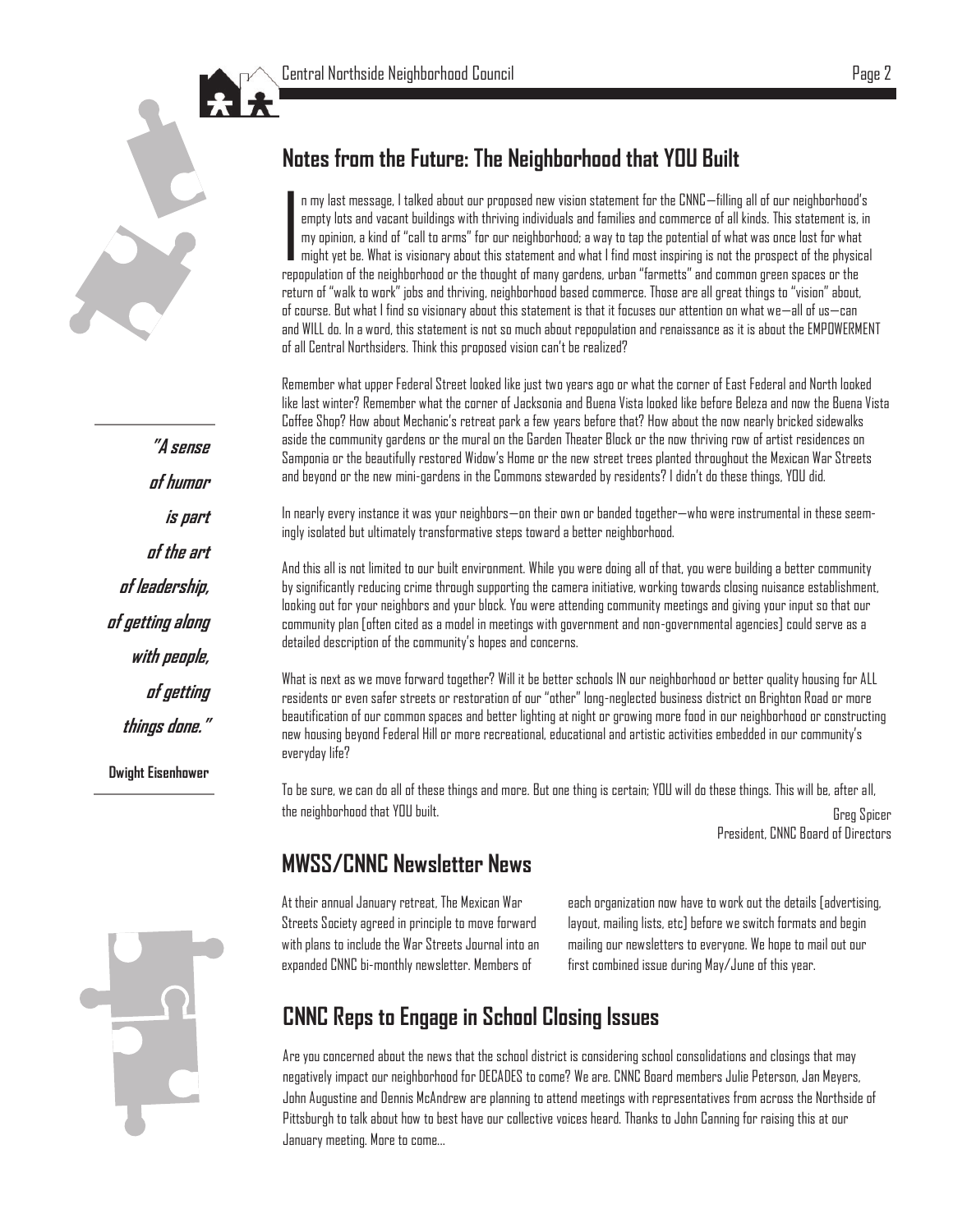

**"Respect** 

**is the** 

**center** 

**of the** 

**circle of** 

**community."**

**Manitonquat**

#### **Contacting the CNNC**

Further to the last General Membership Meeting ~ Monday, January 11th there was a request from a member to have better contact between our committees and members/residents. Below I have created a list of email addresses to contact specific committees that are currently being chaired by a member of the Board of Directors.

Please contact any of these if you are interested in updates, dates of meetings or have questions or comments for the Committees:

|  | BEAUTIFICATIONJohn Augustine beautification@cnnc-pgh.org |
|--|----------------------------------------------------------|
|  |                                                          |
|  | COMMUNICATION  Julie Peterson communication@cnnc-pgh.org |
|  | DEVELOPMENTKirk Burkley development@cnnc-pgh.org         |
|  | ELECTIONS Jan Meyers  elections@cnnc-pgh.org             |
|  | FINANCE Barb Talerico  finance@cnnc-pgh.org              |
|  | FUND RAISINGBarb Talericofundraising@cnnc-pgh.org        |
|  | MEMBERSHIP David McMunn membership@cnnc-pgh.org          |
|  | SAFETYChris D'Addario safety@cnnc-pgh.org                |

We are committed to provide our residents ways to access information quickly and efficiently, we realize that not everyone is connected to the internet and we are looking at various ways to make sure you, our community has access to the Board you voted for. As you know we do not currently have any office staff, however; the voicemail service is working and is checked daily, again if you leave a message and expect a return please leave your name and telephone number for us to do so. Many thanks.

Julie Peterson 412.321.1012 Chair, Communication Committee

#### **Federal North Development Moves Forward**

By now, hopefully, Central Northside residents have sipped a cup of coffee at both new coffee shops in the neighborhood. Our efforts are certainly paying off and the new building at the corner of Federal North is merely a sign of things to come. Dennis McAndrew and Elise Yanders continue to lead a task force aimed at assisting the long time business owners on the easterly side of Federal Street to tap into public funds to help them improve their facades. The most

recent meeting took place on January 16th and another is scheduled for February 1st at the new Allegheny Library and including representatives from the CNNC, the Urban Redevelopment Authority of Pittsburgh, the Community Design Center of Pittsburgh and, of course, the business and building owners themselves. In addition, Jim Aiello's development on the westerly side of Federal Street continues to move along and we hope to see demolition

and site work by this Spring. Finally, the Northside Tomorrow, LLC joint venture has completed its business and marketing plan, which has been accepted by the URA. Several interested developers have toured the Garden Theater block and we are extremely hopeful that we will have a very good idea who will be developing the remaining buildings by the end of 2010.

> Kirk Burkley Chair, Development Committee

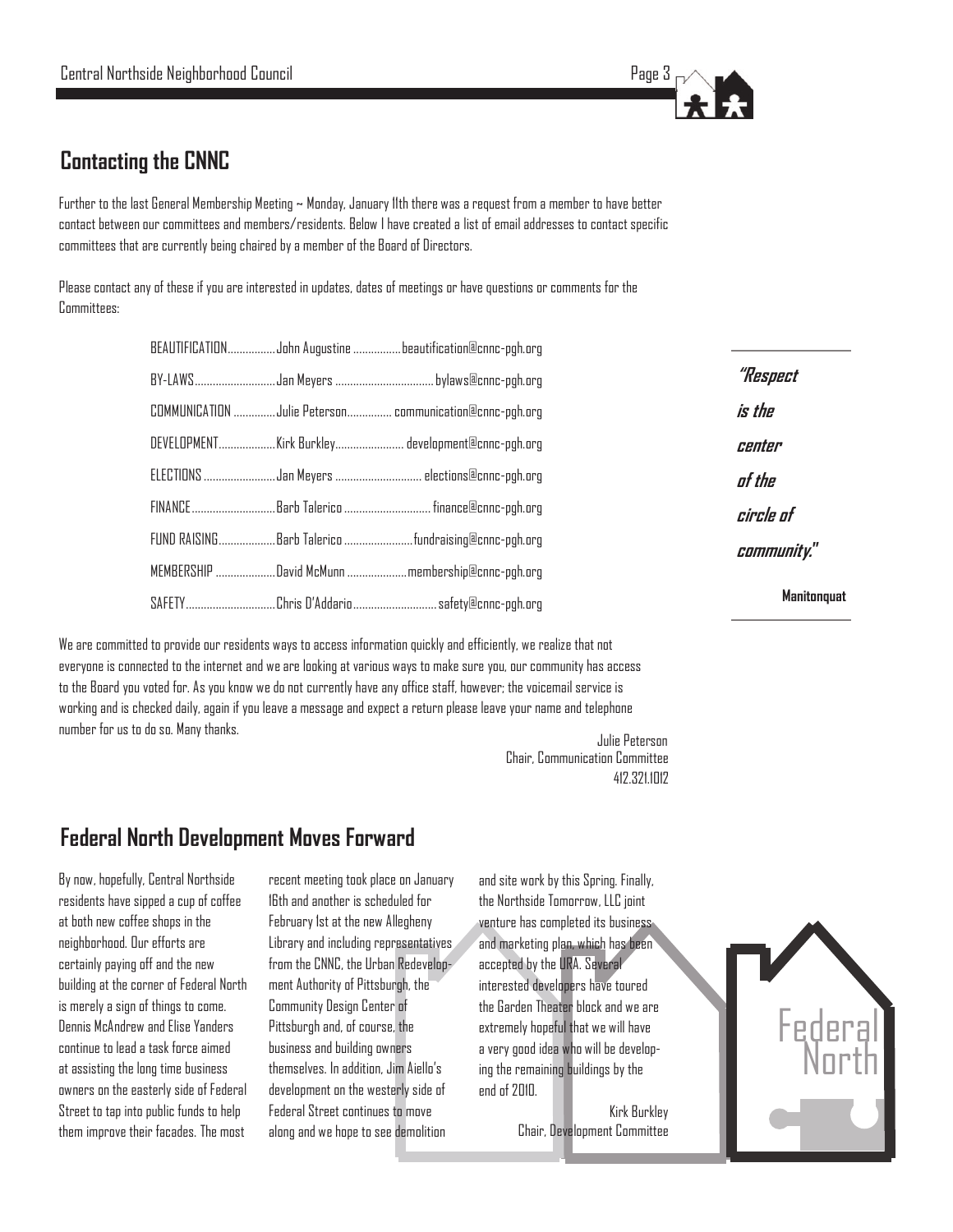

#### **Safety Committee Review**

#### Hello All.

One of the biggest developments in our neighborhood was the drug bust December 21, 2009. Santa arrived a few days early to the Central Northside in the form of uniformed and under cover officers. A huge amount of heroin was confiscated along with firearms and drug paraphernalia.

Our youth deserve safe streets free of drugs and violence.

The Central Northside ended the year with very positive news.

There will be more camera installations as soon as the weather cooperates. Sights have been picked out and hosts have been found.

Realizing how fortunate we were to have such a large quantity of drugs removed from our neighborhood means we need to be on the watch that it does NOT get replaced. If you notice anything you feel is dangerous, unsafe or illegal call 911. If you notice a problem or a recurring issue that you feel could escalate over time into a danger call 311. Calling and reporting problems and crimes does work. We

may not get immediate results, but vigilance pays off. If possible keep a record of all complaints made; jotting down time, place, date, description of actors, description of vehicles, etc. Let us keep the pressure on those in our community who create an unwholesome atmosphere.

See you at the next meeting.

Chris D'Addario Chair, Safety Committee

#### **February 2010 General Membership Meeting**

| DATE |  |
|------|--|
| TIMF |  |

LOCATION........................Allegheny Traditional Academy

#### **PLEASE NOTE**

**Second and final vote on the new Vision and Mission Statements . . . . . . . .** 

during this meeting . . . see Front Cover

#### **City of Asylum Receives More Recognition, Money for it's Unique Mission**

City of Asylum/Pittsburgh [COA] has been awarded one of only six MetLife Innovative Space awards. According to Henry Reese, in addition to the national recognition and the technical assistance that result from such an award, COA will receive a grant of

\$10,000. The award specifically recognizes COA's unique writerresidency program on Sampsonia Way. The award also recognizes the important and forward-looking way that COA and its programs are integrated into the fabric of the

community as opposed to simply being housed here.

The CNNC is honored to have helped support the grant application for COA and congratulates everyone involved in COA and its important efforts.

#### **Property Conservatorship Moves Closer to Reality**

Sick of abandoned properties dragging your block down? So are we. The CNNC membership voted to form a subsidiary to legally obtain, rehabilitate and sell such properties as a way of converting these abandoned gems into affordable, safe, clean housing. Joe Mansfield, the director in charge of this initiative tells us the insurance is now in place and the subsidiary should be fully formed by March 1st of this year. Thanks to Joe all those working to make this a reality!

**"Never doubt that a small group of thoughtful, committed citizens can change the world. Indeed, it is the only thing that has. " Margaret Mead**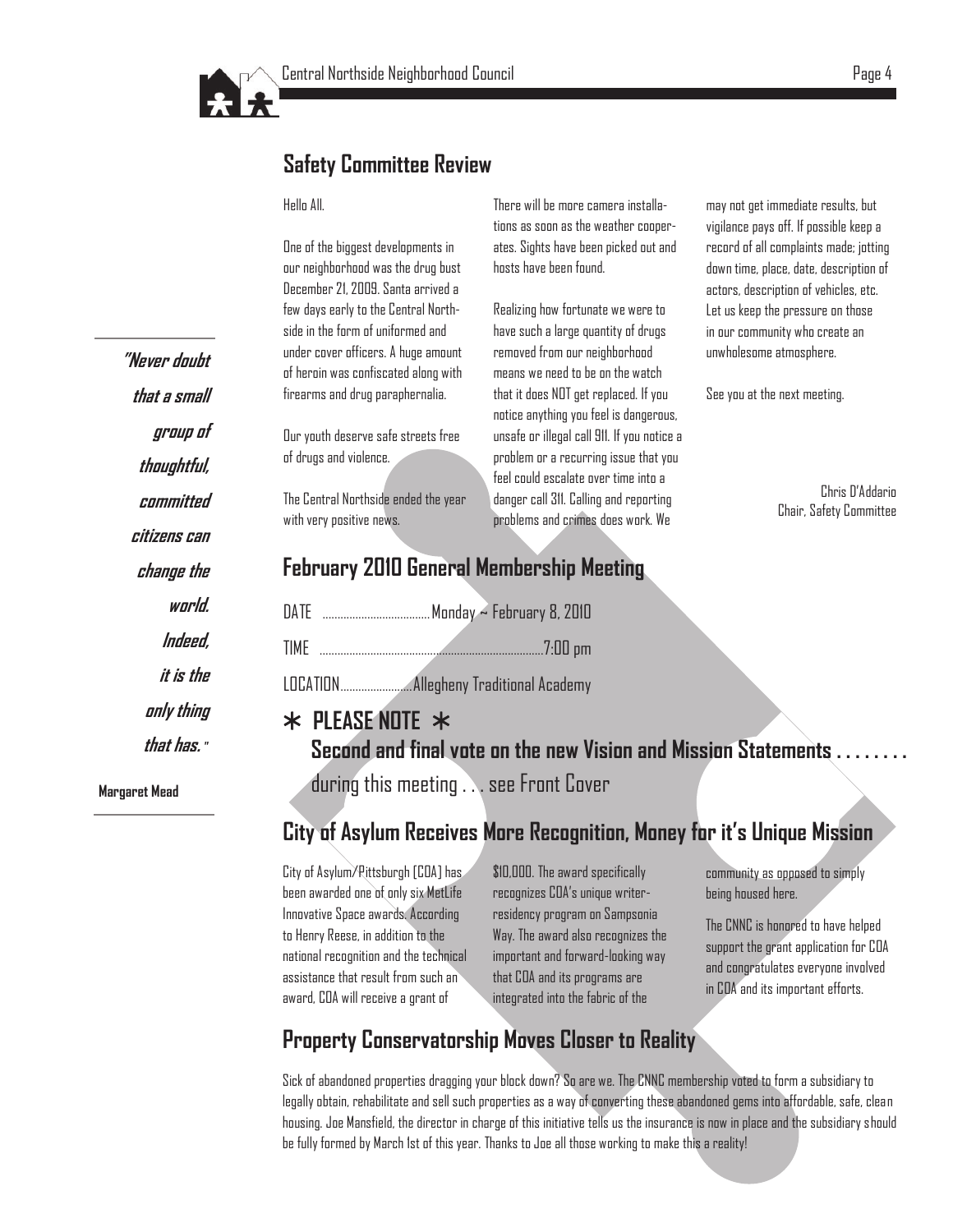

#### **It's Election Time Again**

How time flies, whilst thinking about what to write in this article I re-read the last two year's of newsletter editions around the same time, things have definitely changed in this neighborhood since I became a board member in October 2008, some would believe for the better and some would argue not so much. Whatever your opinion of the changes that have happened, change is inevitable, without it we may never have seen Barack Obama as our President and with it we may see gay marriage as a definite reality in our futures.

We have made great strides in this neighborhood, we have new homes on Federal Street and a fantastic new library that is always jam packed when I am there with Evan. There are many things we still have to do, a community plan to implement, protecting our neighborhood schools and you can be a part of this.

Being on the board is no easy task, it is definitely a working board, you have to be able to attend at least two meetings each month and many times that number will increase once you take

on being a chair of a specific committee. You have to be willing to listen to all neighbors, not just the ones that voted for you! And sometimes the things you want to happen the most take the longest time. But the rewards and the satisfaction I have felt from serving on this Board are unlike any I have experienced in the volunteering I have done in the past.

The part of the CNNC.<br>
The contract of the CNNC.<br>
The CNNC.<br>
The CNNC.<br>
The CNNC.<br>
The CNNC.<br>
The CNNC.<br>
The CNNC.<br>
The CNNC.<br>
The CNNC.<br>
The contract of the amended<br>
The contract of the contract of the contract of the con We need you to become involved. speak for your community, protect what is here and improve the quality of life for all our residents. Please contact our election committee if you would like more information or to suggest residents who you believe would be good candidates, you can do so via email: [elections@cnnc-pgh.org](mailto:elections@cnnc-pgh.org)  or contact me directly on 412.321.1012. The fine print is below and the same rules apply to become a member of our board, you must have attended at least one meeting in the last year and be a fully paid up member of the CNNC.

In accordance with the amended by-laws approved on April 20, 2009, each member shall be entitled to one vote, provided he/she is **[A]** present at the meeting, **[B]** has attended at least one other regular membership or special membership meeting as a dues paid member within the last twelve months. **[C]** is a member listed in the membership list on the record date as established under Article lll, Section 1 of these By-Laws and **[D]** is current with dues.

Also in accordance with the amended by-laws, a member is now defined as any person, at least eighteen years old, who is current with membership dues and resides in the Central Northside Neighborhood. An individual member is eligible to cast one and only one vote or ballot per CNNC decision or election. Group members are not eligible to vote in council business, including the Board of Directors elections.

Many thanks.

Julie Peterson VP, CNNC Board of Directors

## **"Leadership and learning are indispensable to each other."**

**John F. Kennedy**

#### **The Central Northside: Pittsburgh's New Green Neighborhood**

Did you remember how low our neighborhood ranked in recycling just a year or so ago? Many of us were more than a bit surprised to find out that we are now the city's FIRST AND ONLY "Gold Star" recycling neighborhood! In 2007 our neighborhood was only recycling at around 30%, at the time the Central Northside Neighborhood Council made a commitment to

the City to improve this and improve we did, now 23 out of 25 of our households recycle, 90% of our residents are putting out their blue bags and making a positive change to improve both our neighborhood and our planet!!

While other neighborhoods talk green, we were doing it!

Meanwhile, sustainable Pittsburgh is coming to the CNNC Board of Directors' January meeting to discuss planning for green/sustainable initiatives for our neighborhood. We should have some news about this at the February membership meeting.